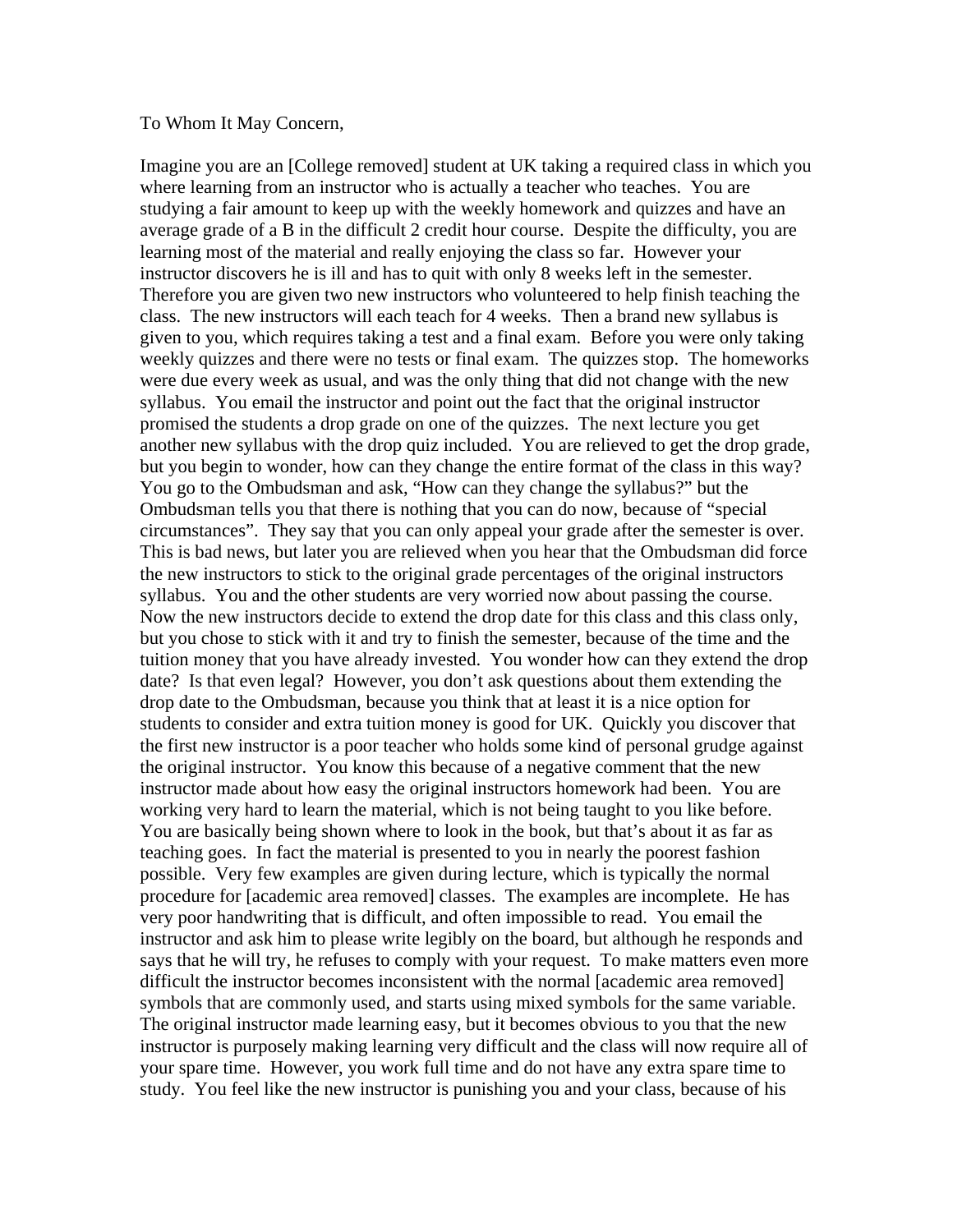personal grudge against the original instructor. You ask around and find out other students are coming to the same conclusion. You decide that it's just not right for students to be treated in this way. You begin to lose faith in the [academic area removed] department. You stop studying for your other 4-hour [academic area removed]class in order to pass this 2-hour class. After about 4 weeks the first test comes around, where before you did not have to take tests. Despite studying and doing all the homework and studying very hard for the test, you make a 73, which was about the average grade for the class. In [academic area removed] you know that his is virtually 3 points from failing because you cannot pass with a grade of D in [academic area removed]. You want to drop or withdraw from the class, but the drop date has passed and if you withdraw, you know that you will lose all of your tuition and time invested in the class. You know that you are in trouble and may not be able to pass the class. You are relieved that it is now time for the second new instructor to take over, because you have been in his class before and you know what to expect. Quickly, you are surprised and shocked when you realize that the second new instructor is even worse than the first. This is very disappointing to you, because you know that he is capable of teaching, but for some reason he is refusing to teach and present the material in a way that it can be comprehended. You talk to other student and discover that no one is learning anything and everyone is having great difficulty with the material in the class. You and your classmates study very hard. In fact despite being a senior with over 160 credit hours in three different [academic area removed] majors, you have never studied so much for one class ever. Despite studying the material with other students and attempting the new instructors homework, you cannot work the problems. You are in worse trouble than you were before with the first new instructor. You want to go to the second and present instructor for help, but you have been in his office before and were treated in a very unprofessional manner. You hear that he is refusing to help students even during his office hours, and decide not to waste your time in attempting to get his help, because you will have to take vacation time from work in order to see him. You go to the T.A. for help because he is willing to help after you get off work, but you become even more discouraged because the T.A. does not even know how to work the problems himself. The T.A. promises to email you the solutions once he finds out how to work the problems, but he never follows through with his promise. You are told that the second test will be given during the final exam time for this class, but that it will not be considered to be a final exam. You ask the instructor during class, "How can you give a test during finals week and not call it a final?" The instructor says in a very sarcastic way that "you will only be given 60 minutes for the test, thus it is not a final exam." This second new instructor has high ranking within your [academic area removed] department, and you cannot believe that he is treating you in this way. Because you feel that you are being taken advantage of, you become disgusted and completely lose faith in your [academic area removed] department. You continue to set aside your other class and study very hard for the second test, which is "not a final" even though it is given during finals week. Finally, you get your grades and you are very relieved to get a C and pass the class. You consider appealing your grade with an issue that has great merit according to the Ombudsman. However, you choose not to do so because you will not be able to conceal your identity from the high-ranking second instructor who took over the class and are afraid of retaliation. You do not want any UK